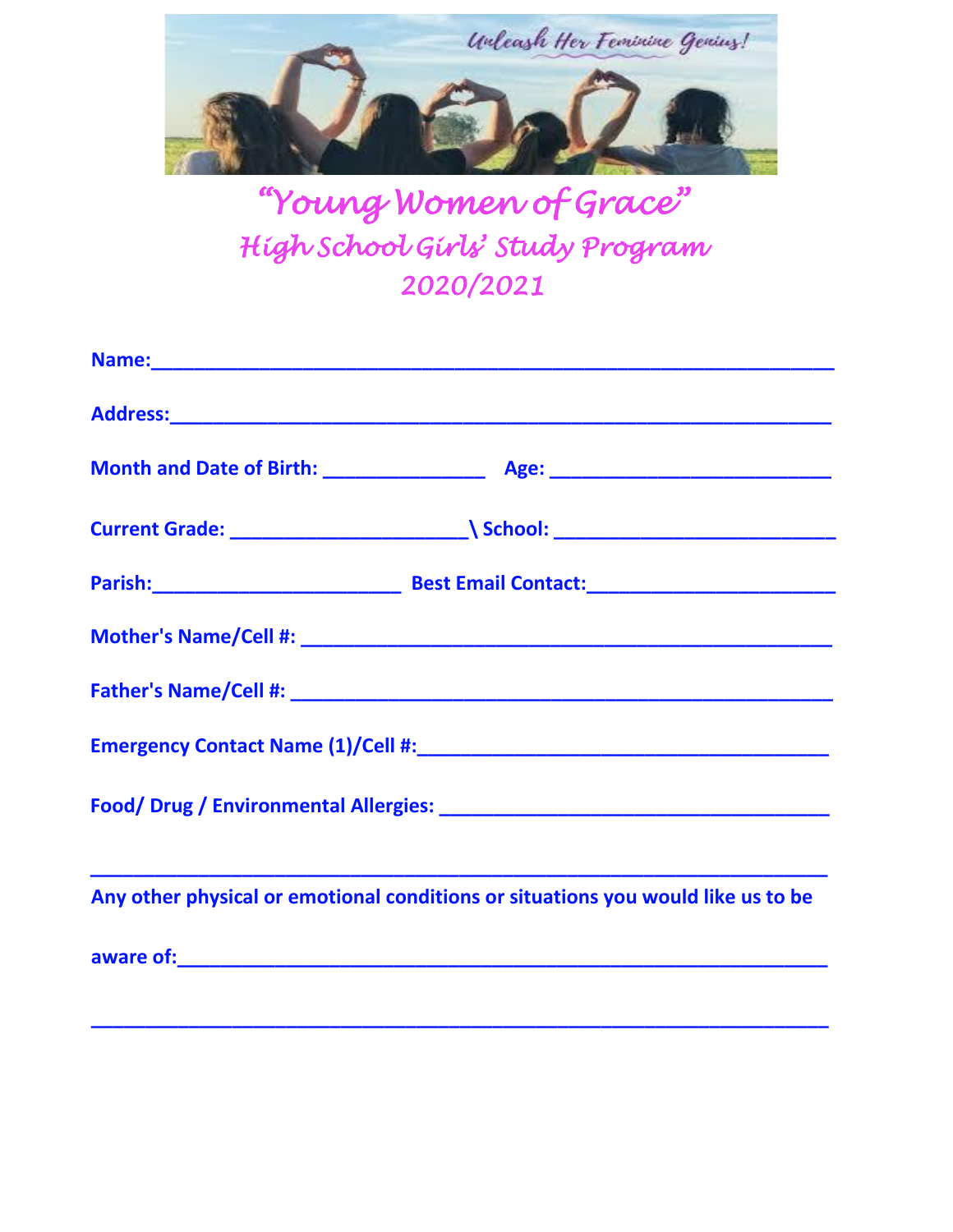**Fee for Study Program : \$50.00 (book \$40.00 & snacks each week) Checks should be made payable to: Our Lady of Guadalupe and addressed to: Lisa Kopertowski/Director of Youth & Young Adult Ministry.**

**You can drop off registration paperwork in the drop box outside the PLC. We will meet every Tuesday in the Frassati Youth Room which is on the 2nd floor of the PLC. We meet from 6:00 to 7:30 p.m. If you get there late or need to leave early, that is fine too. Our first meeting is Tuesday, October 6th, 2020.** 

**This study program will better help the girls in their friendships, understanding their identity as God's daughter, their feminine genius, and how she is able to fulfill her mission as a young woman of grace in the world today. The world bombards our daughters with messages that leave them trying to be good enough, trying to fit enough and not loving themselves the way they should or demand the respect they deserve in relationships. Gifts and talents; yes she has many and we will seek to find them.**

**Girls will be asked to wear their masks to the meetings. Girls can join at any time during the study year. If you aren't able to join at this time, please contact us when you are able.** 

> **Facilitator: Lisa Kopertowski Director of Youth & Young Adult Ministries All questions should be directed to Lisa Kopertowski. @ [youthministry@olguadalupe.org](mailto:youthministry@olguadalupe.org)**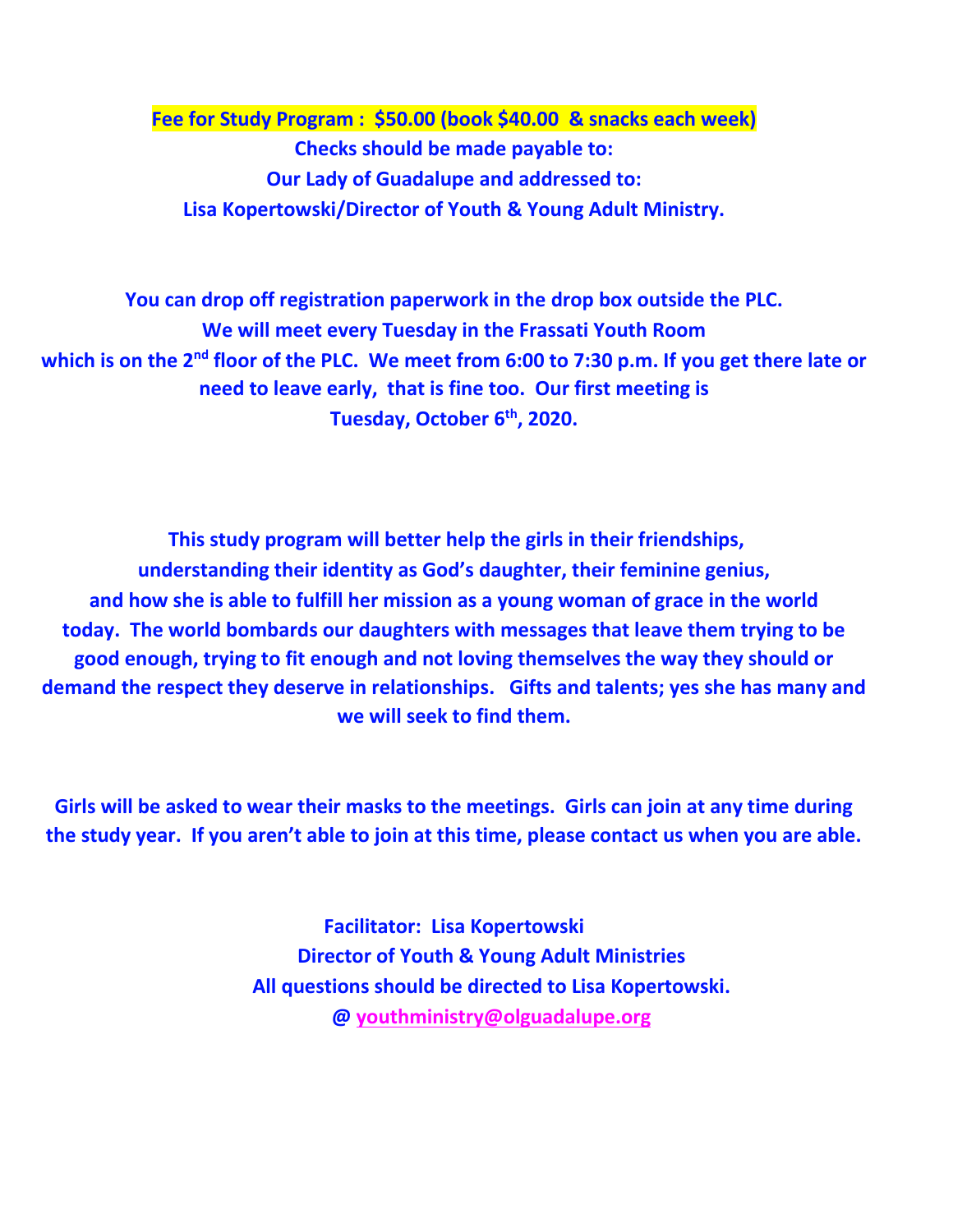## **COVID-19 Liability Release Waiver for 2020/2021 Our Lady of Guadalupe Youth Ministry Programs**

Due to the 2019-2020 outbreak of the novel Coronavirus (COVID-19), Our Lady of Guadalupe Parish, including but not limited to all Youth Ministry Programs, is taking extra precautions with the care of every child/teen to include enhanced sanitation/disinfecting procedures in compliance with CDC guidance. While we ask that every child attend Youth Ministry events wearing a mask, they will not be wearing them while eating and drinking. We will constantly remind them to put their masks on, and to sanitize and wash their hands frequently at each and every youth ministry gathering. We will monitor this to the best of our abilities.

By signing this form, you consent to being aware of the following COVID-19 symptoms, and if your child/teen should in any way experience any of them, you will refrain from sending them to Youth Ministry Events. You also acknowledge that should your child contract COVID-19, you will immediately notify Lisa Kopertowski, Director of Youth & Young Adult Ministry at #267-337-2822, so that she can take the proper steps in notifying all those who came into contact with your child at a Youth Ministry event.

Symptoms of COVID-19 include:

- Fever
- Fatigue
- Dry Cough
- Difficulty Breathing
- I agree to the following:

• I understand the above symptoms and affirm that I, my child/teen, as well as all household members, do not currently have, nor have experienced the symptoms listed above within the last 14 days.

• I affirm that I, my child/teen, as well as all household members, have not been diagnosed with COVID-19 within the past 30 days.

- I affirm that I, my child/teen, as well as all household members, have not knowingly been exposed to anyone diagnosed with COVID-19 within the past 30 days.
- I affirm that I, my child/teen, as well as all household members, have not traveled outside of the country or to any city considered to be a "hot spot" for COVID-19 infections within the past 30-days.